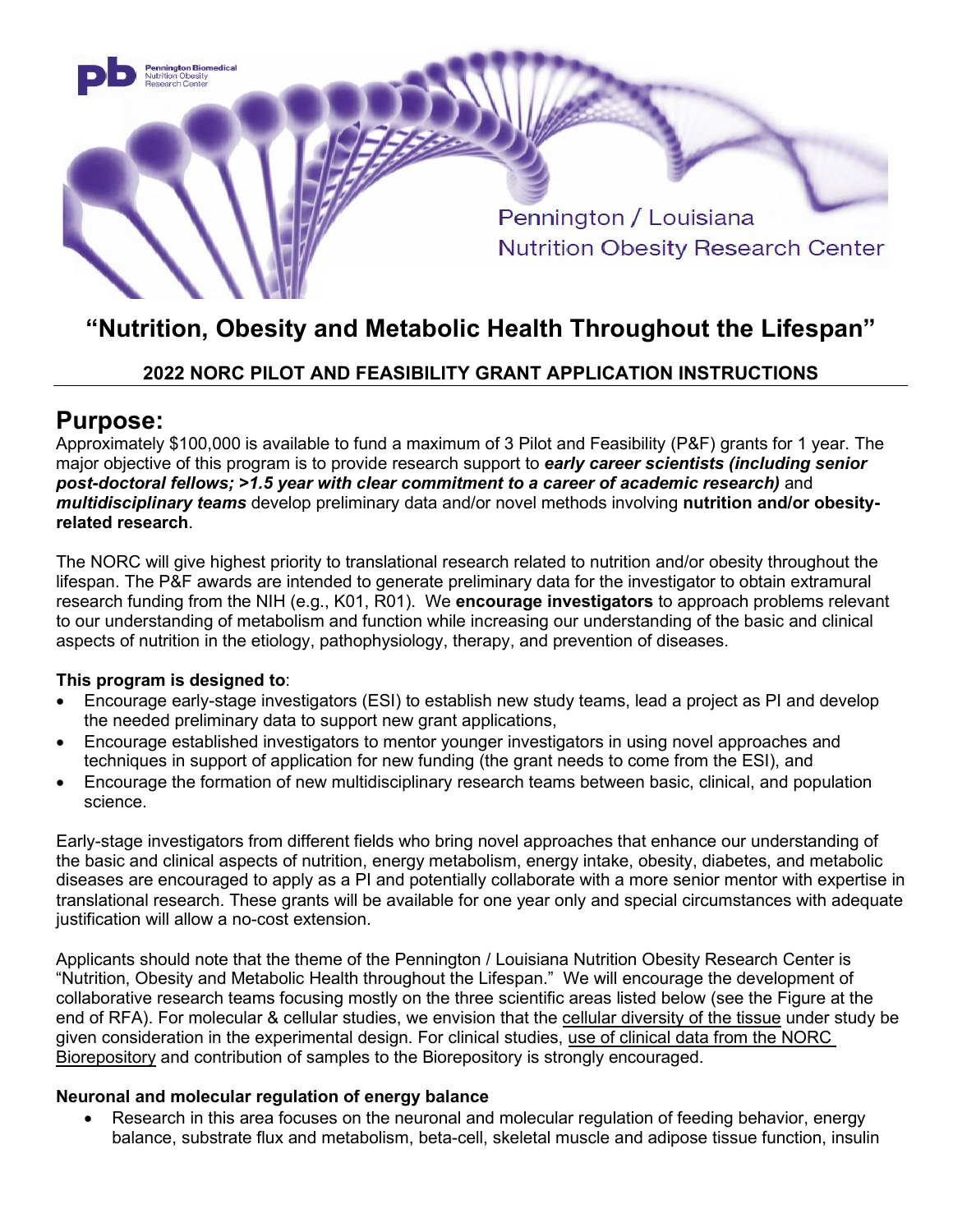signaling, inflammation and oxidative stress, epigenetics, and developmental biology, particularly in the context of obesity, diabetes, and metabolic disease.

### **Physical activity and energy expenditure**

• This focus area encompasses studies of physical activity, thermoregulation, and energy expenditure in humans and rodent models in relation to obesity and metabolism.

### **Nutrition and metabolic health**

• Research in this focus area includes the effects of nutrition on obesity, metabolism, and health.

### **Note that facility and administrative costs for NORC Pilot & Feasibility grants is STRONGLY DISCOURAGED.**

# **Who is Eligible?**

Full-time Associate or Assistant Professors, and senior post-doctoral fellows at Pennington Biomedical Research Center and/or full-time faculty at other institutions who meet the following criteria:

- Early-stage investigators who do not have current or previous NIH (or equivalent) independent research support (excluding fellowship or career development awards)
- Senior postdoctoral fellows need to be part of the institution for at least 1.5 year at the time the award would begin (July 2022), have plans for extramural funding and a career in an academic research setting.
- Teams of junior (faculty or senior postdoc) and senior faculty (senior as mentor only) working together to tackle a question of high priority to the NORC.
- Collaborative teams between basic, clinical, and population researchers working together to develop translational studies that pursue questions of high priority to the NORC. Collaborative projects with multiple areas of expertise are strongly encouraged.
- If you have previously been awarded a NORC Pilot & Feasibility grant, scrutiny will be given to the novelty of proposed study and track towards independent funding

*There is no citizenship requirement for P&F recipients BUT visiting scientists with whom the CENTER or other Louisiana Institution will not have a long-term collaborative relationship will not be considered for support. Applicants must hold a Ph.D., M.D., or equivalent degree, and have completion of at least 1.5 year of postgraduate work relevant to the desired research experience.*

| <b>Initial Email Announcement:</b>                                                   | <b>April, 2022</b>                          |
|--------------------------------------------------------------------------------------|---------------------------------------------|
| <b>Letter of Intent Due:</b>                                                         | July 1, 2022 http://norcfunding.pbrc.edu    |
| <b>Chosen LOI will present (see instructions below)</b><br>Invitation to present on: | July 18, 2022                               |
| <b>Full Application Due:</b><br>For those selected after LOI presentation            | August 12, 2022 http://norcfunding.pbrc.edu |

**Please submit ONE DOCUMENT Electronically (PDF format in color) on the NORC website**

**A letter of intent is required initially to ensure eligibility and appropriateness of the research topic and to provide a rough estimate of the budget.** 

# **Letter of Intent Guidelines:**

- One page maximum including the following
	- Project title, Principal Investigator and if applicable inter-institutional collaborations.
	- General description of intended work including a statement of intended PBRC scientific core usage.
	- Estimated budget
	- If applicable, name collaborative mentor.
	- A strong letter of commitment of retention from the Chairman or Dean for applicants from other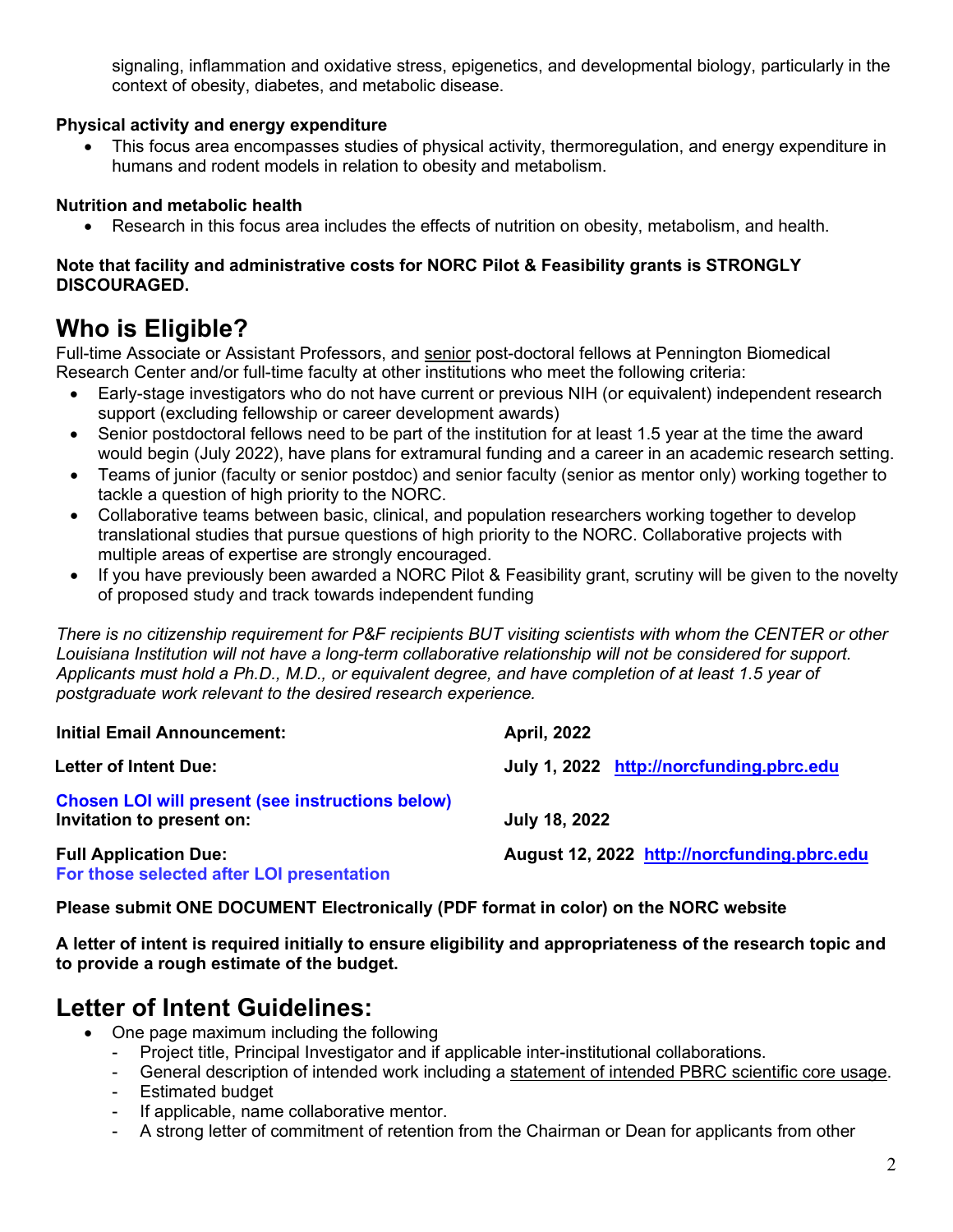Louisiana state institutions.

- Senior postdoctoral fellows who have been part of the institution for at least 1.5 year should include a Letter of Support from the mentor or institutional official documenting institutional commitment with potential for a full faculty position.
- NIH Biosketch

### **Selected investigators will be invited to give a brief presentation on the:**

## **Significance**

- Does the project address an important problem or a critical barrier to progress in the field?
- If the aims of the project are achieved, how will scientific knowledge, technical capability, and/or clinical practice be improved?
- How will successful completion of the aims change the concepts, methods, technologies, treatments, services, or preventative interventions that drive this field?

## **Innovation**

Does the application challenge and seek to shift current research or clinical practice paradigms by utilizing novel theoretical concepts, approaches or methodologies, instrumentation, or interventions?

## **Investigator**

Are the PI(s), collaborators, and mentors well suited to the project?

# **Approach**

- Are the overall strategy, methodology, and analyses well-reasoned and appropriate to accomplish the specific aims of the project?
- Scientific rigor: is the planned study design, methods, and statistical approaches likely to generate high quality data worthy of publication or for use as preliminary data in a future grant application?

# **Feasibility**

- Is the estimated budget sufficient to cover all project cost? If not, what other support is promised?<br>- Is the research feasible within the allotted time frame?
- *Is the research feasible within the allotted time frame?*

# **Only investigators who receive approval following their presentation will be eligible to submit a full application.**

# **Format of Application**:

## **The application packet must include the following (Applicants are required to use the NIH 398 forms):**

- NIH Face Page
- NIH Budget page + 1 page budget justification *NOTE: clinical protocols MUST be budgeted through the standard procedures. Contact your Sponsored Projects Office for details. Indirect costs for non-Pennington Institutions are strongly discouraged.*
- NIH Biographical Sketch including "Other support" if currently independently funded.
- NIH Biographical Sketch from the mentor if applicable
- Research plan (**4-page maximum including references, Arial 11, single-spaced, .5 inch margins).**
	- A) Specific Aims
	- B) Background and Significance
	- C) Preliminary Data
	- D) Research Design and Methods and Scientific Rigor
	- E) Relevance of the Proposed Project to the theme of nutrition/obesity and metabolic health
	- F) If relevant, the role of the mentor in the design and execution of the proposed research
	- G) Description of how the results of this study will lead to future investigations/grant applications.
	- H) References.

Any additional materials including the anticipated use of the cores and letters of support should be submitted as an appendix.

• If project involves a sponsor, a consultant or a mentor, this individual must write a letter of support for the application and clarify any potential overlap between their support and the subject of the proposal.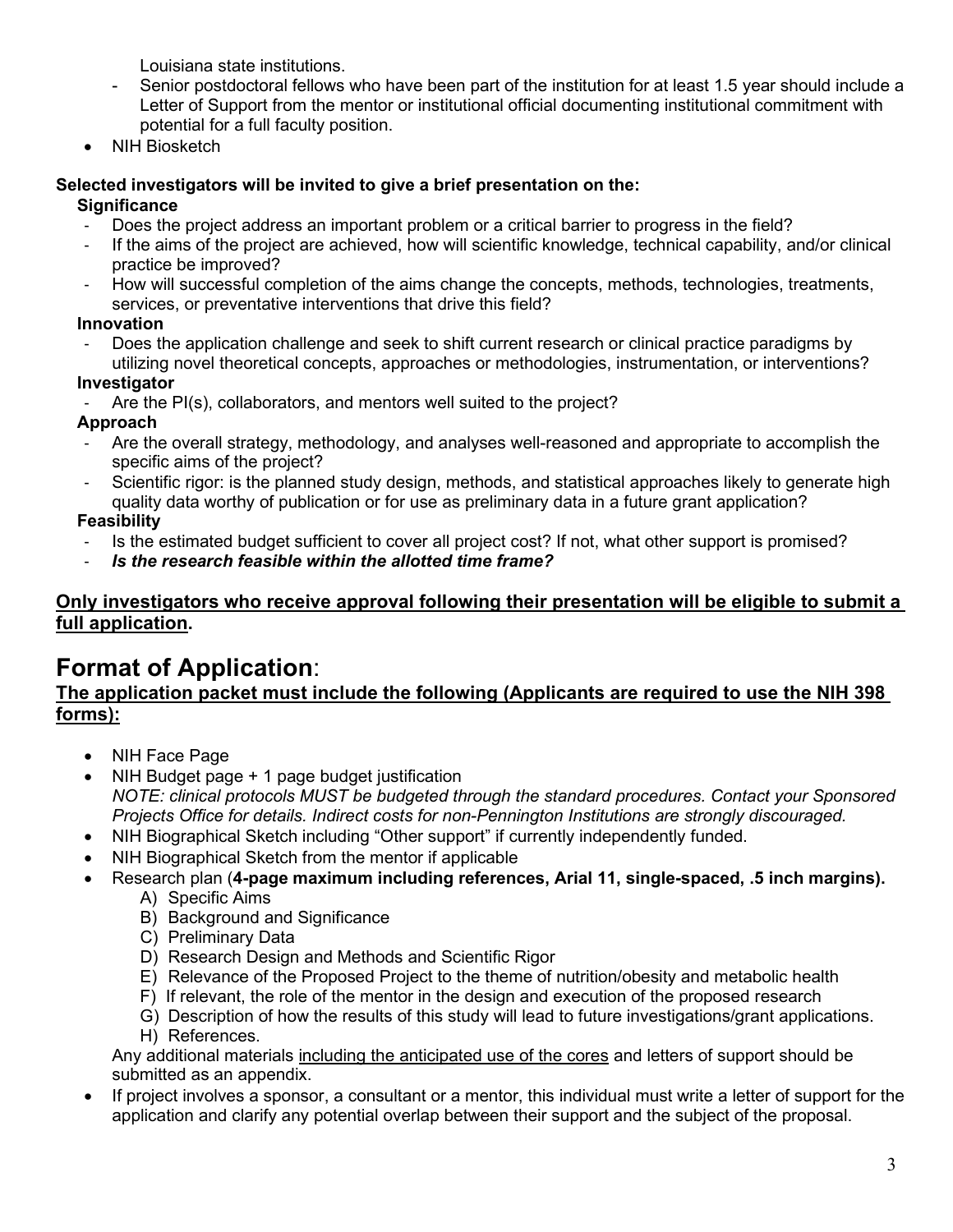# **Additional Instructions:**

- 1. Please list the Principal Investigator's (PI) name on the top right-hand corner of every page of the application.
- 2. When completing the budget page, please refer to the list of expenditures allowed and not allowed included with these instructions.
- 3. Although facilities and administrative costs are allowed under the terms of the prime award, it is our belief that these funds should be used in the spirit intended i.e. direct costs in support of this project. **It is hoped that for an award of this type, your institution will be willing to forego the facilities and administrative costs and consider these costs as matching funds to your project.** This provision should be addressed in your letter of support or in a separate letter of support from your grants' office to this effect.
- 4. Mention how your study may utilize and/or contribute to the biorepository for clinical samples (see E below)
- **5.** The following headings should be used for the research plan (sections A-H should be 4 pages maximum).
	- **A. Specific Aims:** State concisely the hypothesis to be tested and the specific aim(s) to be achieved during the grant period. The aims must be reasonable to achieve during the one-year period of the grant.
	- **B. Background and Significance:** State the relevance of the proposed project to basic or clinical research focused on the prevention and control of chronic diseases. Discuss the use of one or more NORC Core Facilities.
	- **C. Preliminary Studies/Progress Report:** Discuss the pertinent research findings that will help to establish the experience and competence of your project.
	- **D. Research Design and Methods:** Concisely present your experimental design and the methods to accomplish your specific aims. Also indicate how the results will be interpreted and how they will lead to future investigations. Well-known methods and standard procedures may be described very briefly or referenced, but novel experimental approaches should be outlined in more detail. This section should represent the bulk of the application.
	- **E. Relevance of the Proposed Project to Nutrition/obesity-related research** (see "Areas of research" above), **use of NORC cores, and use and/or contribution to the NORC biorepository.**
	- **F. Role of Mentor when applicable**
	- **G. Description of how the results of this study will lead to future investigations & grant applications.**
	- **H. References**

## **Appendix:**

- Anticipated use of the cores
- Letters of support

## **Allocation and Expenditure of Funds:**

Testing available at the NORC Cores is provided; however, supplies (when applicable) for the testing must be budgeted.

## **Expenditures Allowed:**

- Limited technical staff salary support (do not request more than 25% salary for a research associate)
- Research supplies and animal maintenance
- Equipment costing less than \$3,000.
- Special fees (pathology, photography, etc.)
- Supplies
- We want to encourage the use of next generation sequencing (Dr. Michael Salbaum for details)
- We also encourage the use of spatial assessment of gene expression (Dr. Michael Salbaum for details)